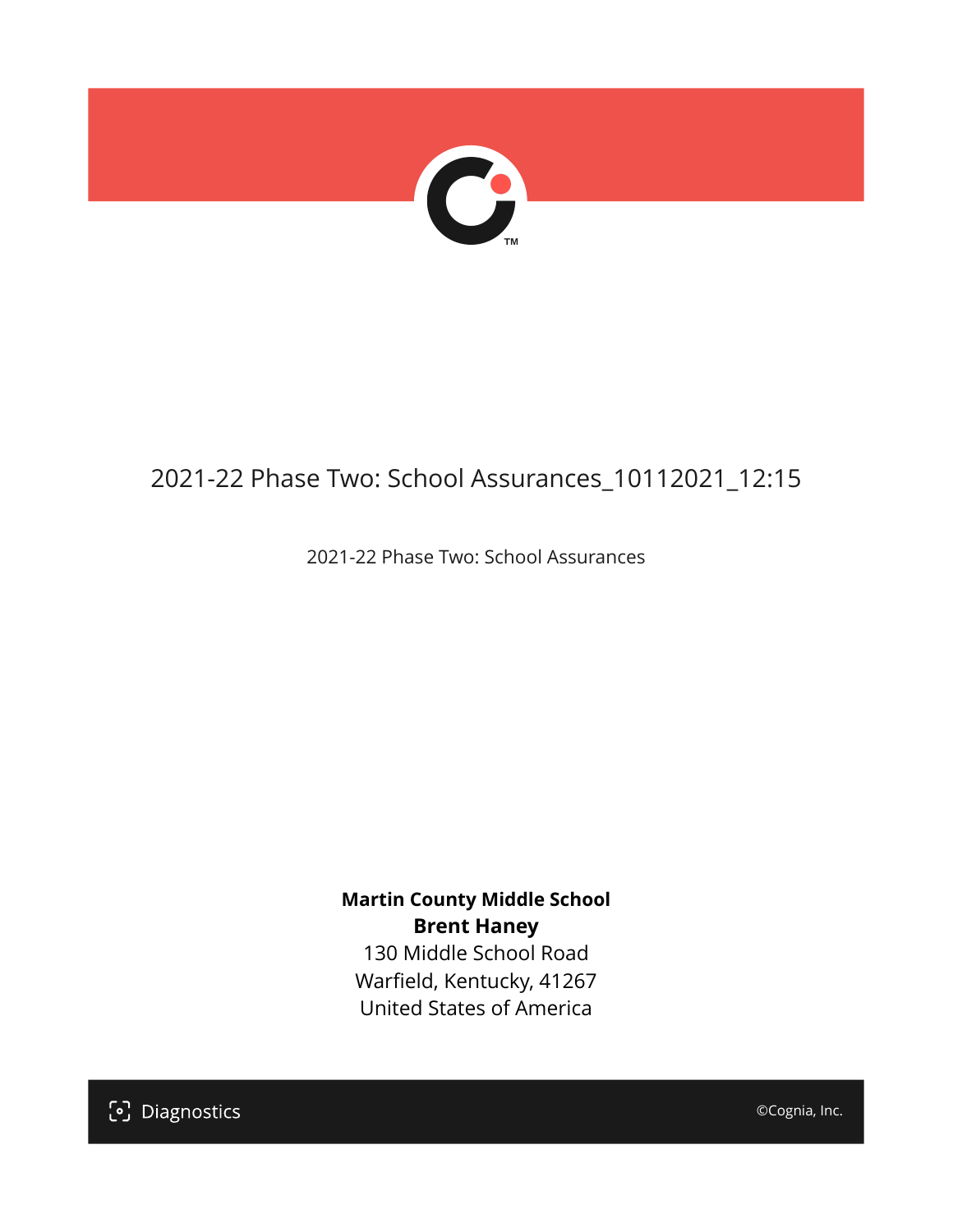## **Table of Contents**

| 2021-22 Phase Two: School Assurances |  |
|--------------------------------------|--|
|                                      |  |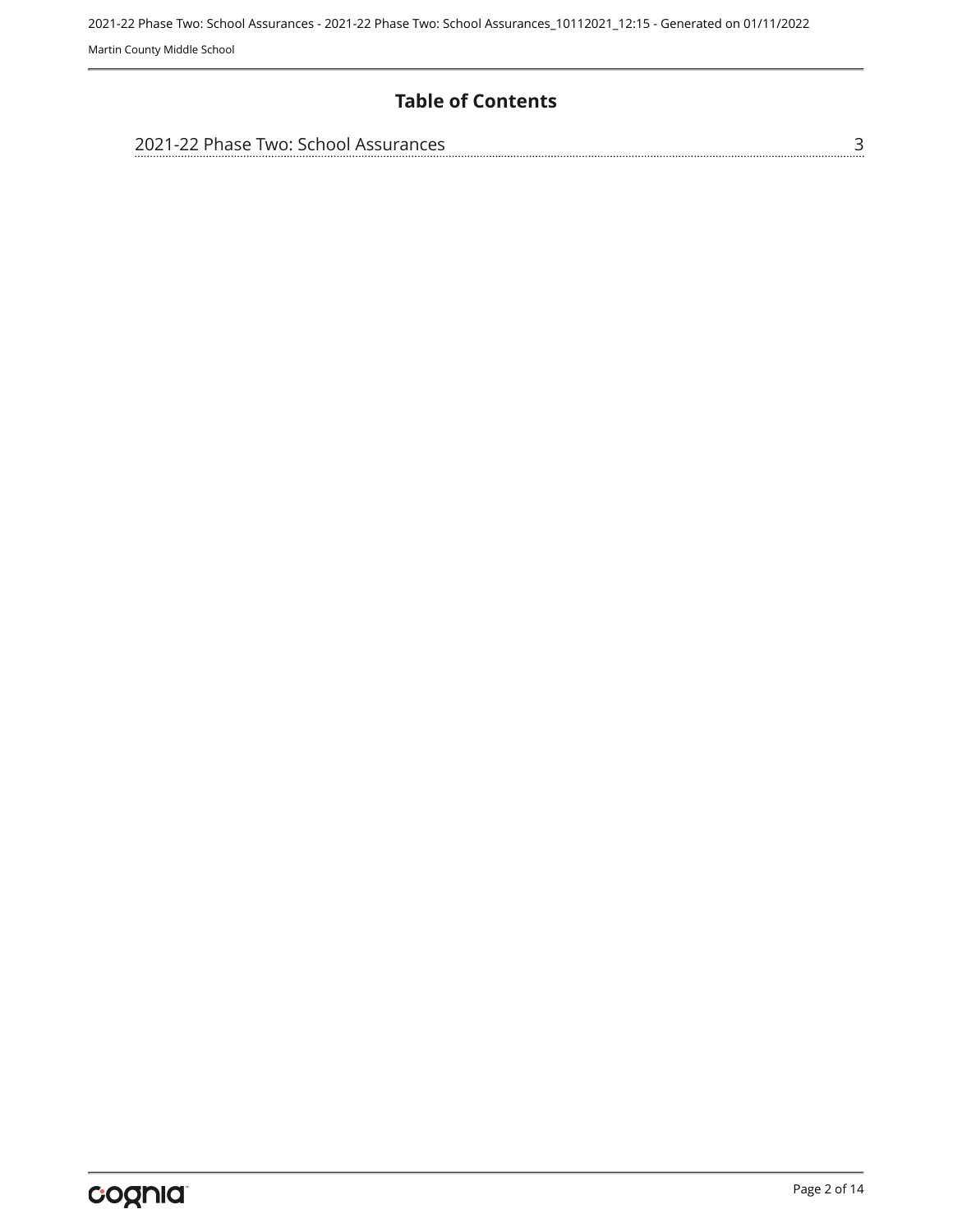# <span id="page-2-0"></span>**2021-22 Phase Two: School Assurances**

#### Introduction

Assurances are a required component of the improvement planning process (703 KAR 5:225). Please read each assurance carefully and indicate whether your school complies by selecting the appropriate response (Yes, No or N/A). If you wish to provide further information or clarify your response, space for comments is provided. Comments are optional. You may upload any supporting documentation as needed.

#### Federal Programs

1. If the school receives Title II, Part A funds, the school provides professional development for staff that is in accordance with the purpose of Title II, Part A of ESSA (job-embedded, evidence-based, sustainable, data-driven and classroom-focused); addresses the needs of all students; and, strives to ensure all students are transition ready as intended by Section 2103 of ESSA, which governs the local use of Title II, Part A funding.

 **Yes** o No N/A **COMMENTS**

2. The school ensures that the use of federal funding, including expenditures for certified or classified positions (e.g. counselors, nurses, media specialists, etc.), is reasonable and necessary in compliance with 2 CFR 200.403 and 200.405.

 **Yes** o No N/A **COMMENTS**

Title I Programs

3. The school ensures that all teachers and paraprofessionals working in a program supported with Title I, Part A funding meet applicable state requirements as required by Section 1111(g)(2)(J) of ESSA.

 **Yes**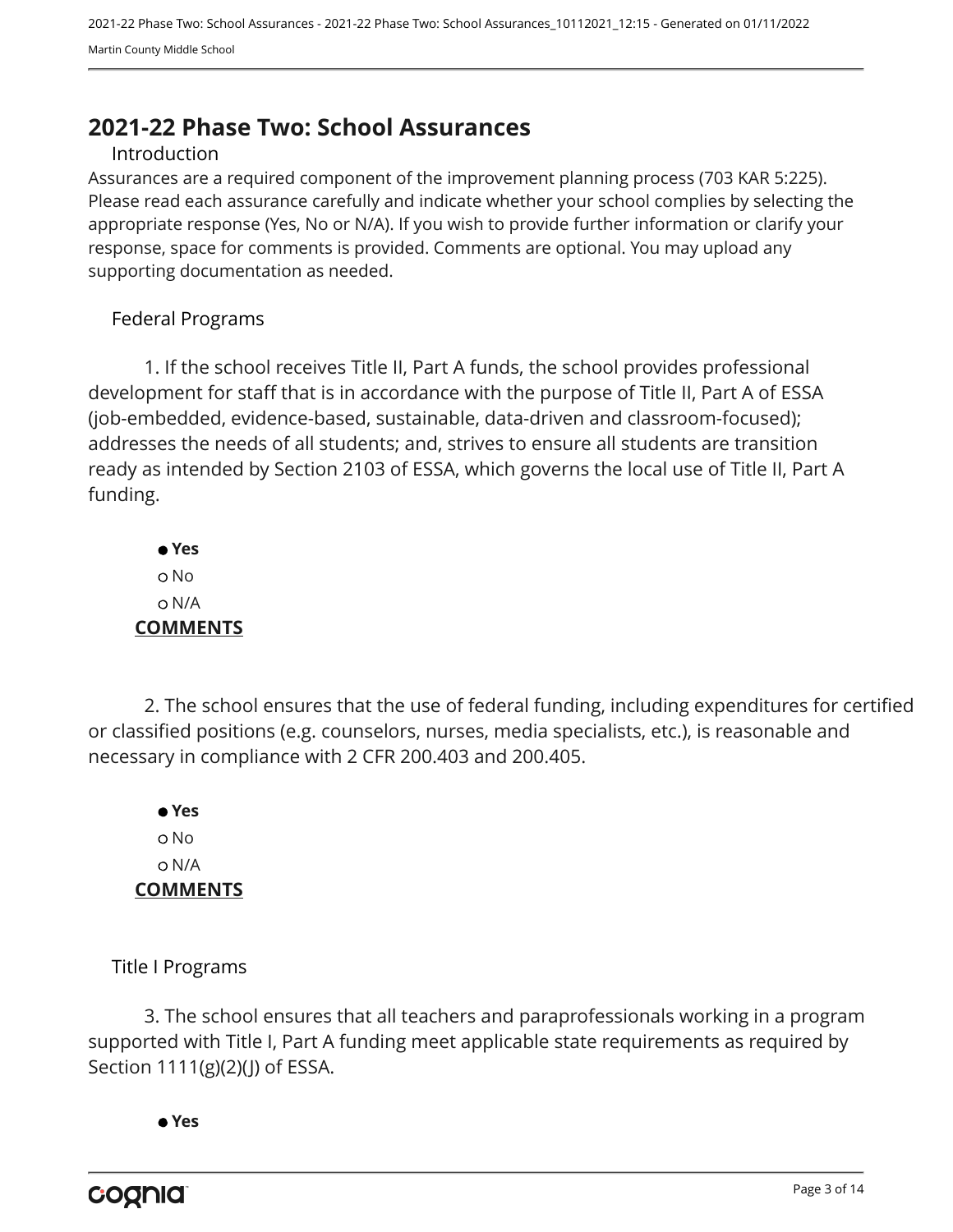No N/A **COMMENTS**

4. The school distributes to parents and family members of participating children, or all children in a schoolwide program, a written parent and family engagement policy, which is agreed on by such parents, that describes the means for carrying out the requirements of ESSA Section 1116 (c) through (f). The school makes the policy available to the local community and updates it periodically to meet the changing needs of parents and the school. For reference, Section 1116(b) of ESSA allows existing parent and family engagement policies the school may have in place to be amended to meet the requirements under Title I, Part A.

 **Yes** No N/A **COMMENTS**

5. The school convenes an annual meeting, at a convenient time, to which all parents of participating children, or all children in a schoolwide program, are invited and encouraged to attend, to inform parents of their school's participation in Title I, Part A and to explain the requirements of Title I, Part A, and the right of the parents to be involved, as required under Section 1116(c)(1).

 **Yes** o No N/A **COMMENTS**

6. The school offers a flexible number of meetings to parents, such as meetings in the morning or evening, and may provide, with funds provided under this part, transportation, child care, or home visits, as such services relate to parental involvement (ESSA Section 1116(c)(2).

 **Yes** o No N/A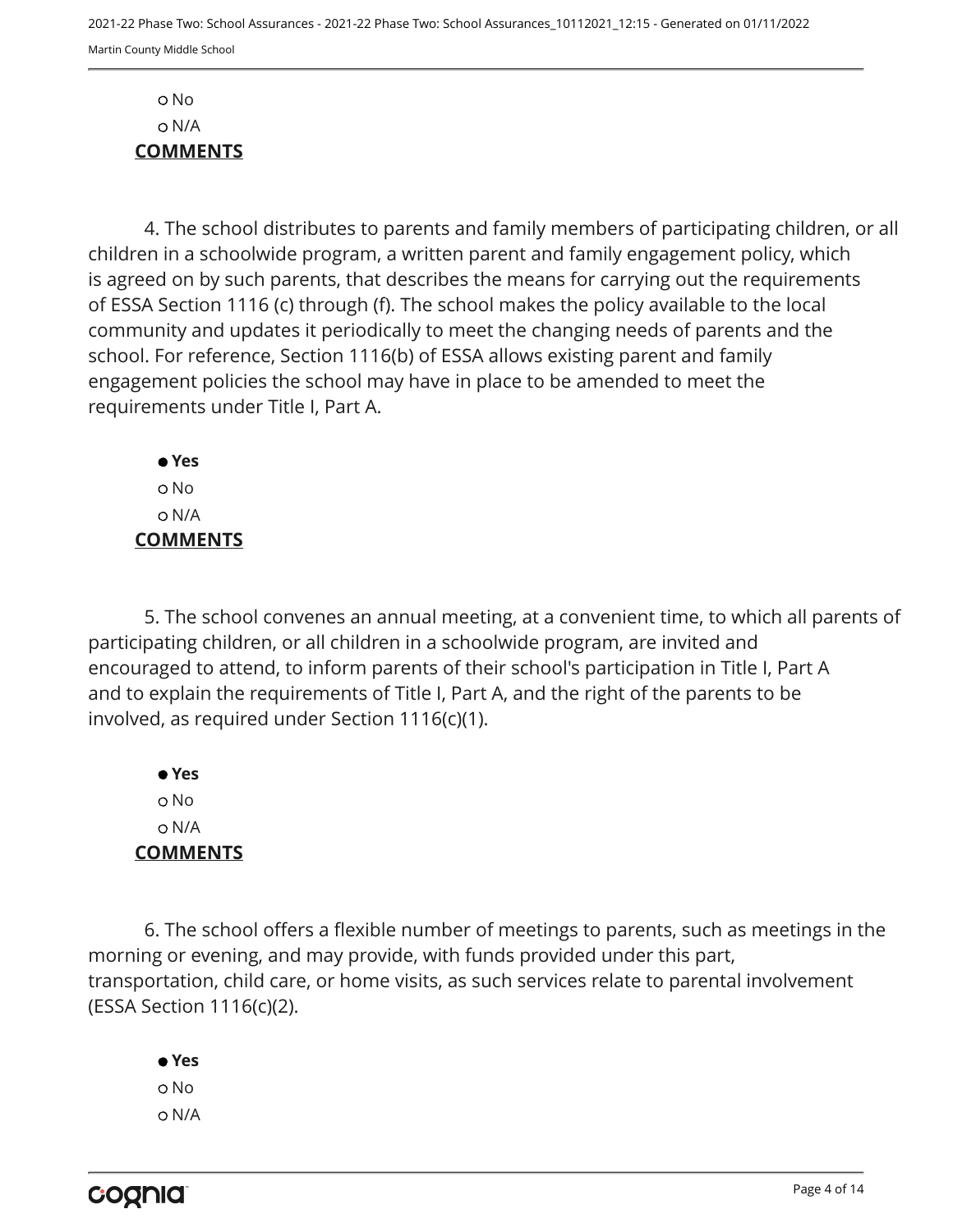2021-22 Phase Two: School Assurances - 2021-22 Phase Two: School Assurances\_10112021\_12:15 - Generated on 01/11/2022 Martin County Middle School

## **COMMENTS**

7. The school involves parents, in an organized, ongoing, and timely way, in the planning, review, and improvement of programs under Title I, including the planning, review, and improvement of the school parent and family engagement policy and the joint development of the schoolwide program plan undersection 1114(b), except that if a school has in place a process for involving parents in the joint planning and design of the school's programs, the school may use that process, if such process includes an adequate representation of parents of participating children (ESSA Section 1116 (c)(3)).

 **Yes** o No N/A **COMMENTS**

8. The school provides parents of participating children, or all children in a schoolwide program—

A. timely information about programs under Title I;

B. a description and explanation of the curriculum in use at the school, the forms of academic assessment used to measure student progress, and the achievement levels of the challenging state academic standards; and

C. if requested by parents, opportunities for regular meetings to formulate suggestions and to participate, as appropriate, in decisions relating to the education of their children, and respond to any such suggestions as soon as practicably possible (ESSA Section 1116  $(c)(4)$ ).

 **Yes** o No N/A **COMMENTS**

9. The school jointly develops with parents for all children served under this part a school-parent compact that outlines how parents, the entire school staff, and students will share the responsibility for improved student academic achievement and the means by which the school and parents will build and develop a partnership to help children achieve the state's high standards. The compact meets the requirements outlined in ESSA 1116(d)(1-2).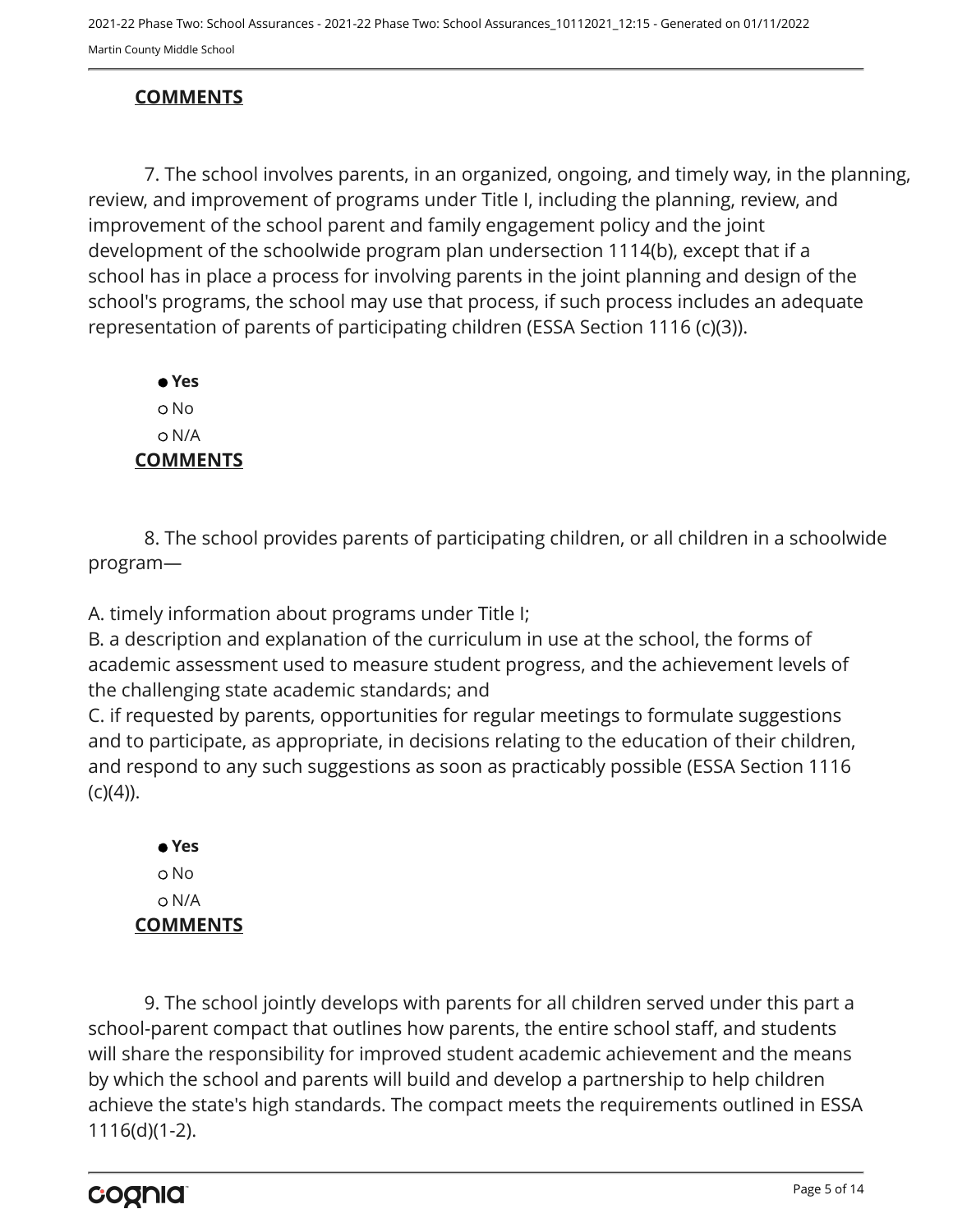**Yes** No N/A **COMMENTS**

10. The school provides assistance to parents of children served by the school in understanding such topics as the challenging state academic standards, state and local academic assessments, the requirements of Title I, and how to monitor a child's progress and work with educators to improve the achievement of their children, as required by ESSA Section 1116(e)(1).

 **Yes** o No N/A **COMMENTS**

11. The school provides materials and training to help parents to work with their children to improve their children's achievement, such as literacy training and using technology (including education about the harms of copyright piracy), as appropriate, to foster parental involvement, as required in ESSA Section 1116(e)(2).

 **Yes** No N/A **COMMENTS**

12. The school educates teachers, specialized instructional support personnel, principals, and other school leaders, and other staff, with the assistance of parents, in the value and utility of contributions of parents, and in how to reach out to, communicate with, and work with parents as equal partners, implement and coordinate parent programs, and build ties between parents and the school, as required in ESSA Section 1116(e)(3).

 **Yes** o No N/A **COMMENTS**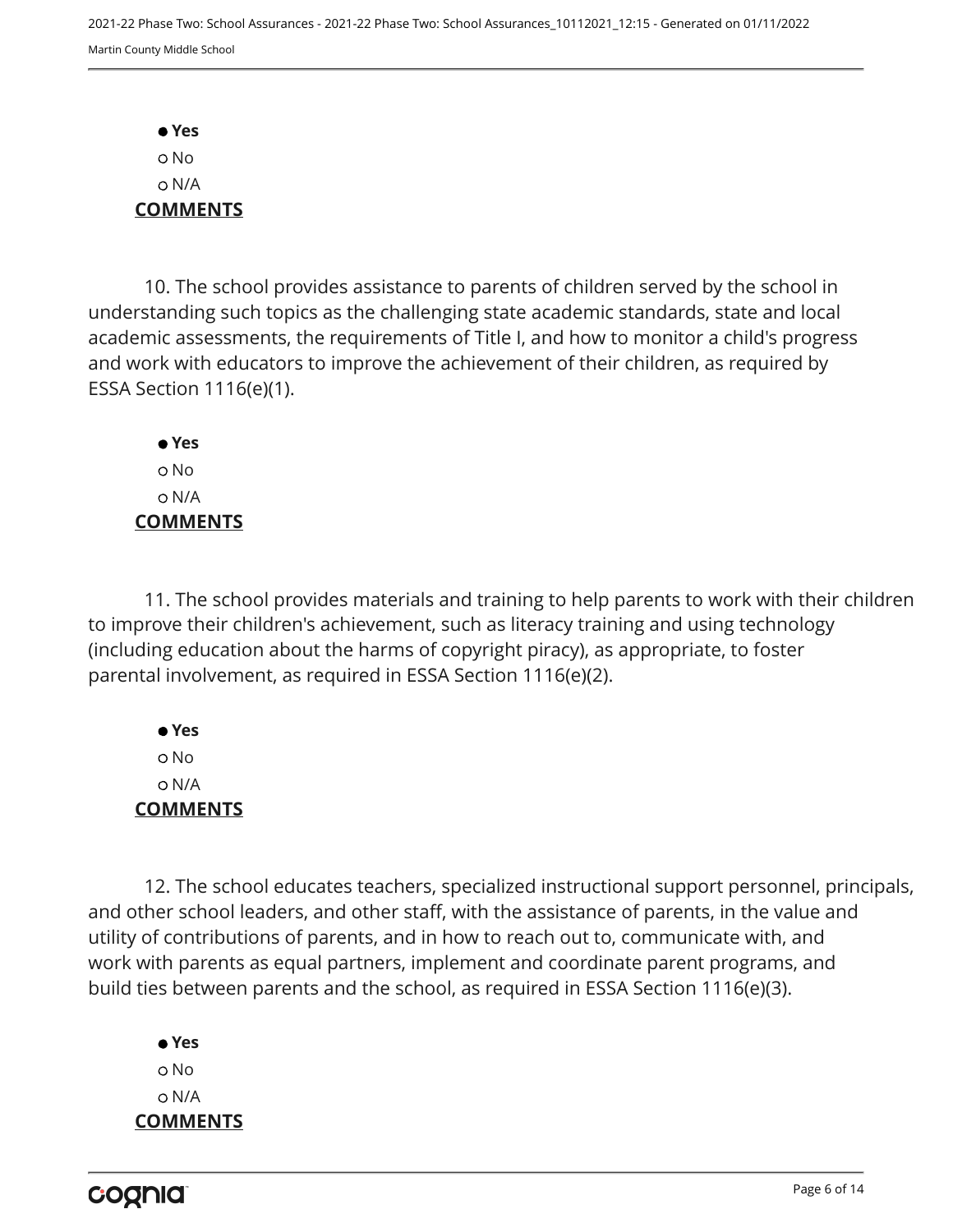13. To the extent feasible and appropriate, the school coordinates and integrates parent involvement programs and activities with other federal, state, and local programs, including public preschool programs, and conducts other activities, such as parent resource centers, that encourage and support parents in more fully participating in the education of their children (ESSA Section 1116(e)(4)).

 **Yes** No N/A **COMMENTS**

14. The school ensures that information related to school and parent programs, meetings, and other activities is sent to the parents of participating children, or all children in a schoolwide program, in a format and, to the extent practicable, in a language the parents can understand, as required in ESSA Section 1116(e)(5).

 **Yes** o No N/A **COMMENTS**

15. To the extent practicable, the school provides opportunities for the informed participation of parents and family members (including parents and family members who have limited English proficiency, parents and family members with disabilities, and parents and family members of migratory children), including providing information and school reports required under section 1111 in a format and, to the extent practicable, in a language parents understand (ESSA Section 1116(f)).

 **Yes** o No N/A **COMMENTS**

Title I Schoolwide Programs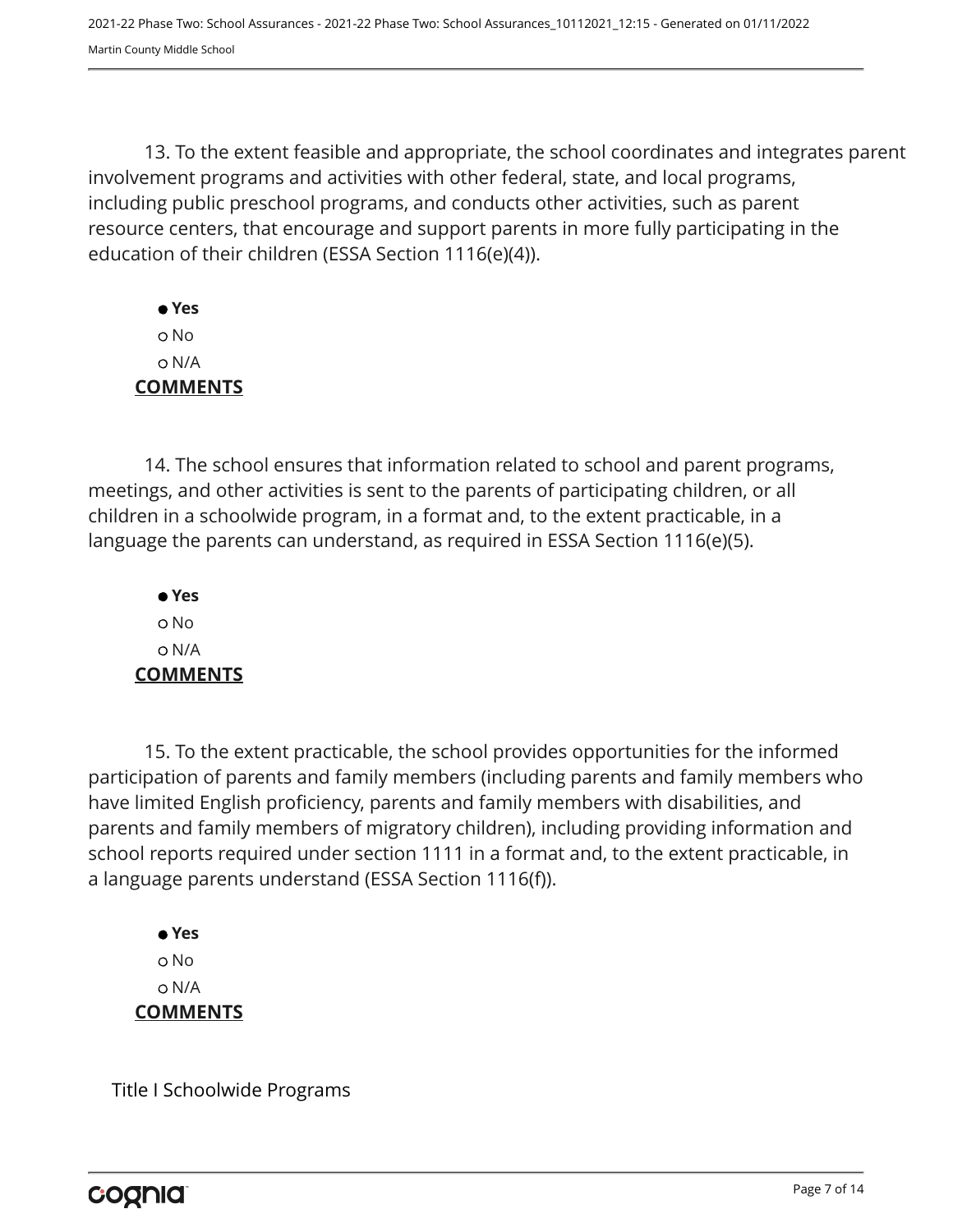16. If the school is implementing a schoolwide program, the school developed a comprehensive plan during a 1-year period or qualifies for an exception under Section 1114(b)(1) of the Every Student Succeeds Act (ESSA).

# **Yes** No N/A **COMMENTS**

17. If the school is implementing a schoolwide program, the school developed a comprehensive plan with the involvement of parents and other members of the community to be served as well as individuals who will carry out such plan (e.g. teachers, administrators, classified staff, etc.) as required by Section 1114(b)(2) of ESSA.

 **Yes** No N/A **COMMENTS**

18. If the school is implementing a schoolwide program, the school developed a comprehensive plan that will remain in effect for the duration of the school's participation under Title I, Part A of ESSA as required by Section 1114(b)(3) of ESSA.

 **Yes** No N/A **COMMENTS**

19. If the school is implementing a schoolwide program, the school developed a comprehensive plan that is available to district leadership, parents, and the public and in an understandable and uniform format as required by Section 1114(b)(4) of ESSA.

 **Yes** o No N/A **COMMENTS**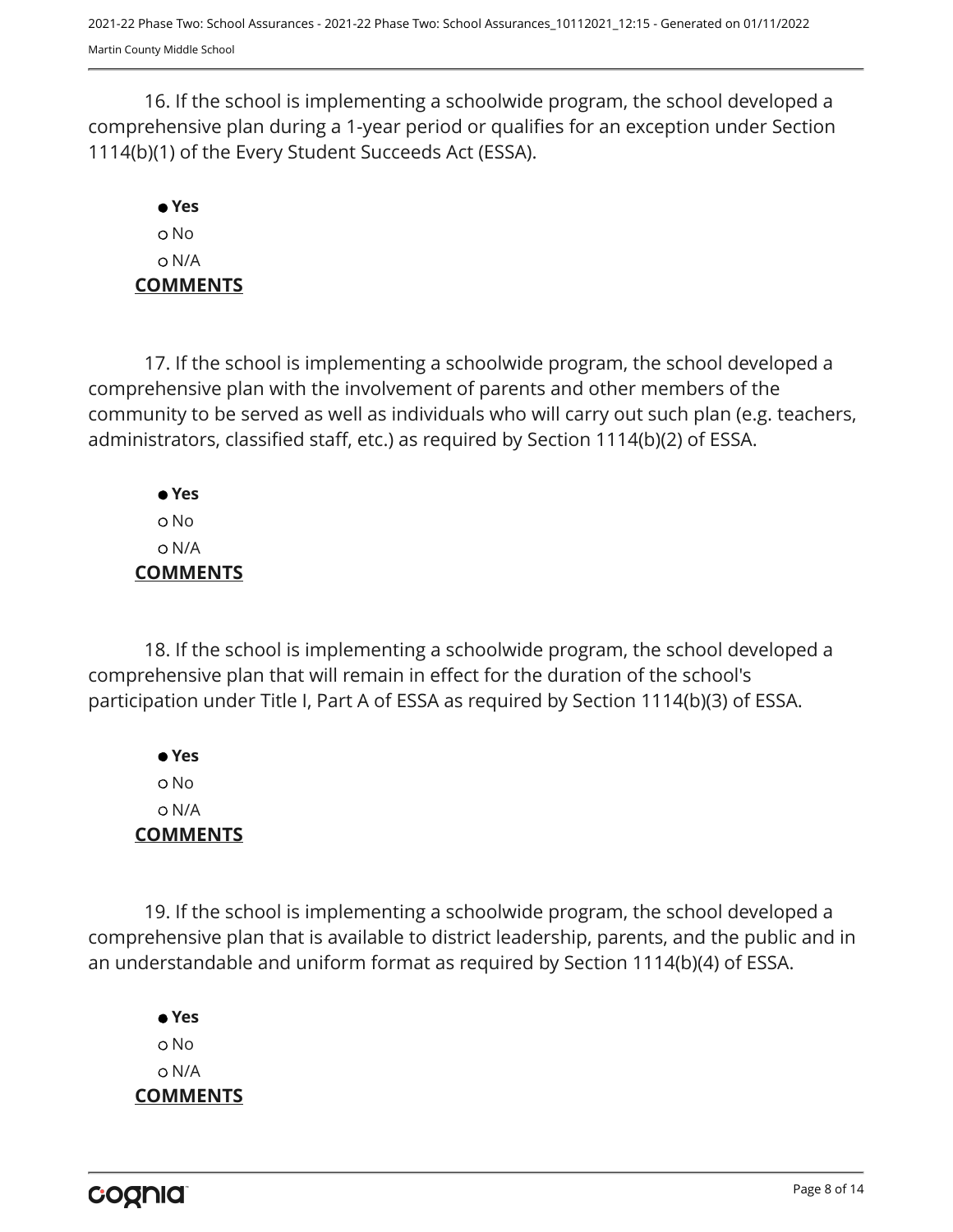20. If the school is implementing a schoolwide program, the school developed a comprehensive plan that, to the extent appropriate and applicable, coordinates with other federal, state, and local programs, including but not limited to the implementation of improvement activities in schools identified for comprehensive or targeted support and improvement, as required by Section 1114(b)(5) of ESSA.

 **Yes** No N/A **COMMENTS**

21. If the school is implementing a schoolwide program, the school developed a comprehensive plan that is based on a comprehensive needs assessment, which included a review of academic achievement data, and includes, among other items, a description of the strategies the school will implement to address school needs as required by Section 1114(b)(6) of ESSA. The comprehensive needs assessment was developed with the participation of individuals who will carry out the schoolwide program plan, and the school documents how it conducted the needs assessment, the results it obtained, and the conclusions it drew from those results, as required by 34 CFR 200.26 (Code of Federal Regulations).

 **Yes** No N/A **COMMENTS**

22. If the school is implementing a schoolwide program, the school developed, pursuant to Section 1114(b)(7), a comprehensive plan that includes a description of the strategies to be implemented to address school needs, including how such strategies: (1) provide opportunities for all children; (2) use methods and instructional strategies that strengthen the academic program in the school, increase learning time, and provide an enriched and accelerated curriculum; and, (3) address the needs of all children through, for example, the following activities: school-based mental health programs; a tiered model to prevent and address behavioral problems; professional development to improve instruction and use of data from academic assessments, and to recruit and retain effective teachers; and/or, strategies for assisting preschool children transition to

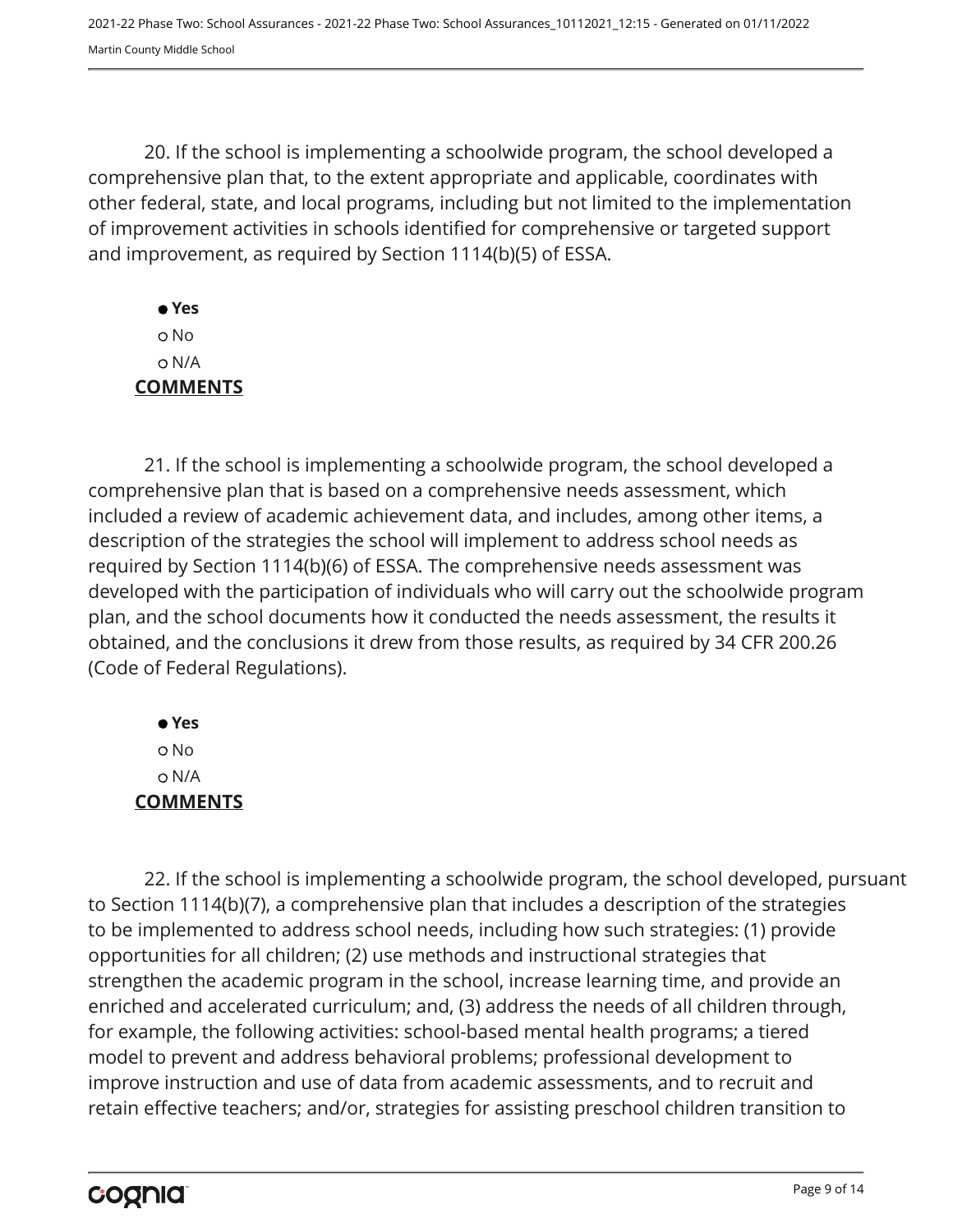local elementary school programs.

 **Yes** o No N/A **COMMENTS**

23. The school regularly monitors the implementation and results achieved by the schoolwide program, using data from the state's annual assessments and other indicators of academic achievement. The school determines whether the schoolwide program has been effective in increasing the achievement of students in meeting the challenging state academic standards, particularly for those students who had been furthest from achieving the standards. The school revises the plan as necessary based on student needs and on the results of the regular monitoring, to ensure continuous improvement of students in the schoolwide program and to ensure that all students are provided opportunities to meet the challenging state academic standards, as required by Section 1114 (b)(3) of ESSA and 34 CFR 200.26.

 **Yes** o No N/A **COMMENTS**

Title I Targeted Assistance School Programs

24. If the school is implementing a targeted assistance school program, participating students are identified in accordance with Section 1115(c) and on the basis of multiple, educationally related, objective criteria.

 Yes o No  **N/A COMMENTS**

25. If the school is implementing a targeted assistance school program, the school serves participating students using resources under Title I, Part of ESSA to meet challenging state academic standards as required by Section 1115(b)(2)(A) of ESSA.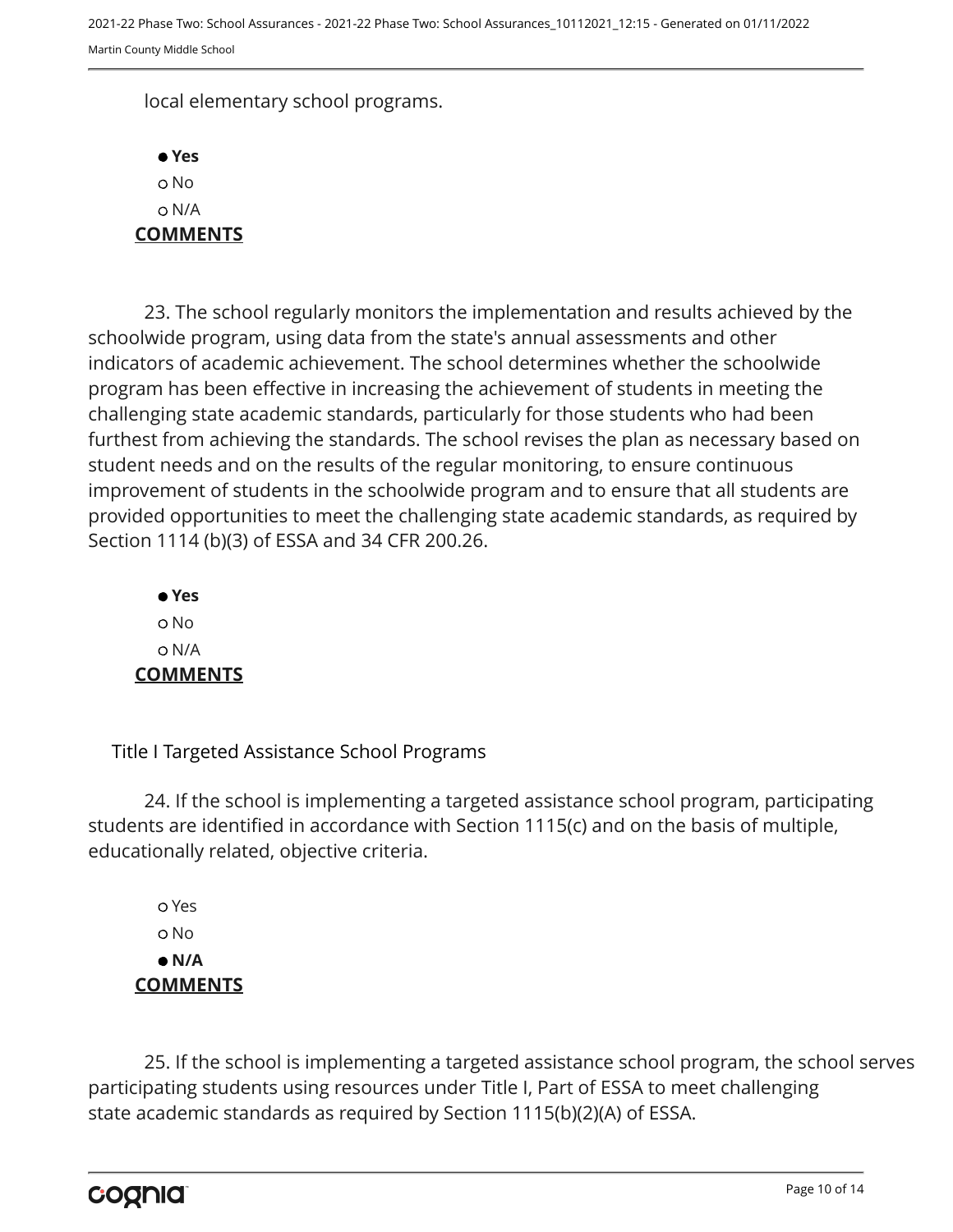Yes No  **N/A COMMENTS**

26. If the school is implementing a targeted assistance school program, the school serves, pursuant to Section 1115(b)(2)(B) of ESSA, participating students using methods and instructional strategies to strengthen the academic program of the school, which may include, for example, expanded learning time, summer programs, and/or a tiered model to prevent and address behavioral problems.

 Yes o No  **N/A COMMENTS**

27. If the school is implementing a targeted assistance school program, the school serves participating students by coordinating with and supporting the regular educational program as required by Section 1115(b)(2)(C) of ESSA.

 Yes No  **N/A COMMENTS**

28. If the school is implementing a targeted assistance school program, the school serves participating students by providing professional development to, for example, teachers, administrators, classified staff, and/or other school personnel who work with participating students as required by Section 1115(b)(2)(D) of ESSA.

 Yes o No  **N/A COMMENTS**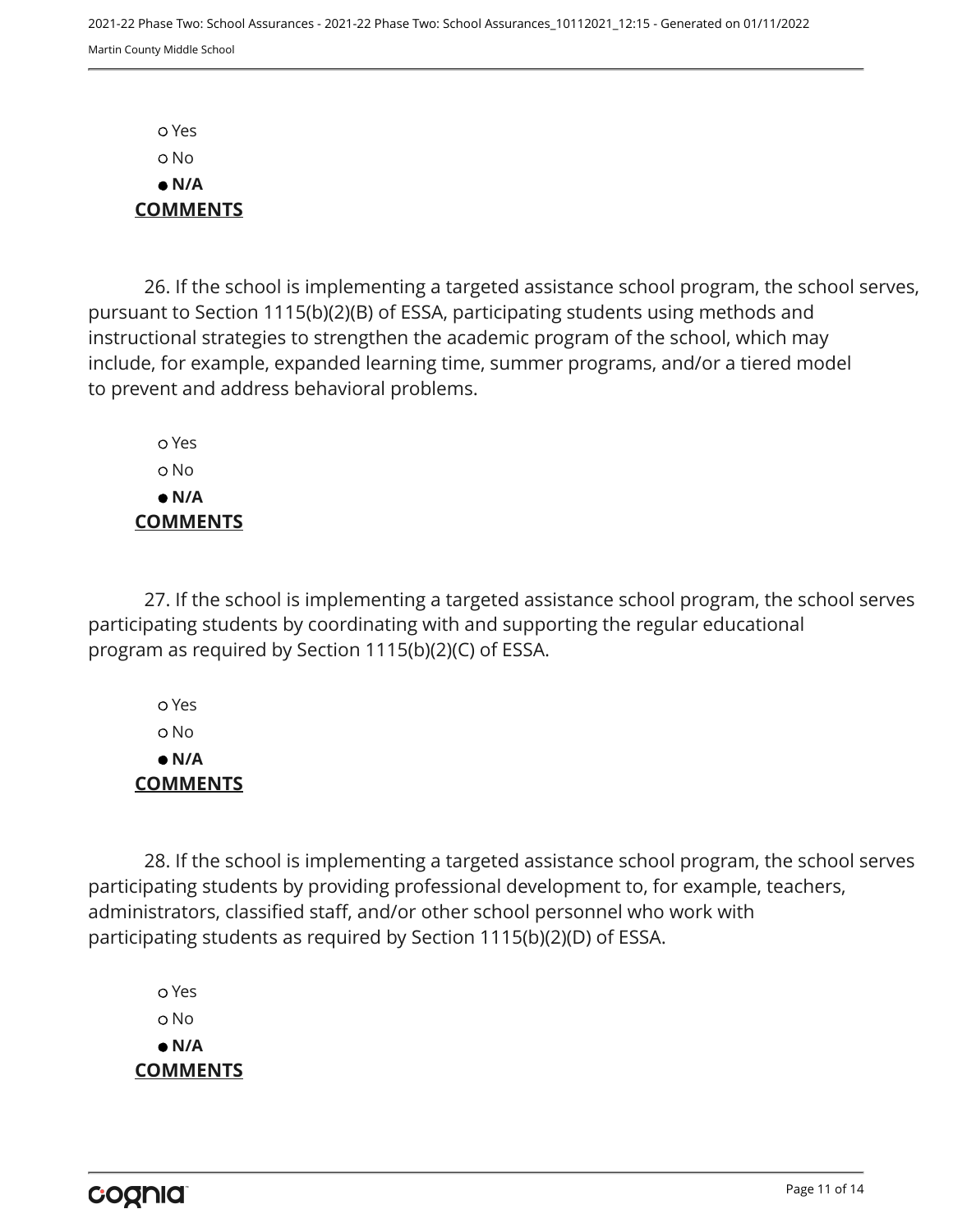29. If the school is implementing a targeted assistance school program, the school serves, pursuant to Section 1115(b)(2)(E) of ESSA, participating students by implementing strategies to increase the involvement of parents of participating students in accordance with Section 1116 of ESSA.

 Yes o No  **N/A COMMENTS**

30. If the school is implementing a targeted assistance school program, the school serves participating students, to the extent appropriate and applicable, by coordinating with other federal, state, and local programs, including but not limited to the implementation of improvement activities in schools identified for comprehensive or targeted support and improvement, as required by Section 1115(b)(2)(F) of ESSA.

 Yes No  **N/A COMMENTS**

31. If the school is implementing a targeted assistance school program, the school serves participating students by reviewing the progress of participating students on an ongoing basis and revising the targeted assistance program, if necessary, to provide additional assistance to meet challenging state academic standards as required by Section 1115(b) (2)(G) of ESSA.

 Yes o No  **N/A COMMENTS**

Schools Identified for Targeted Support and Improvement

32. If identified for targeted support and improvement, including additional targeted support and improvement, pursuant to Section 1111(d)(2) of ESSA, the school developed and implemented a plan to improve student outcomes that, among other items, was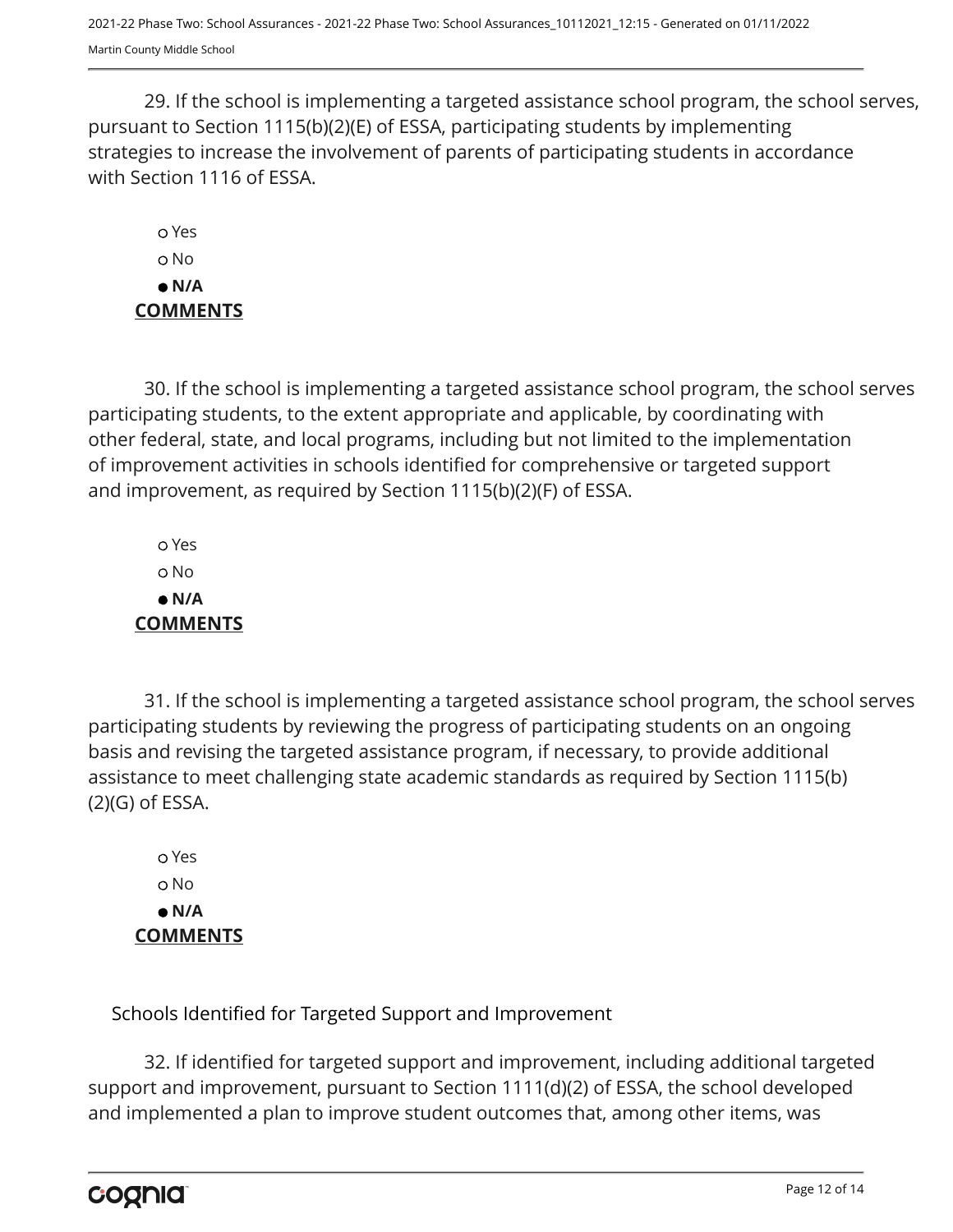2021-22 Phase Two: School Assurances - 2021-22 Phase Two: School Assurances\_10112021\_12:15 - Generated on 01/11/2022 Martin County Middle School

informed by all indicators, including student performance against long-term goals; included evidence-based interventions; and, approved by local leadership. For reference, "evidence-based" is defined in ESSA Section 8101(21).

 Yes o No  **N/A COMMENTS**

33. If identified for additional targeted support and improvement pursuant to Section 1111(d)(2)(C), the school developed and implemented a plan to improve student outcomes that also identified resource inequities to be addressed through implementation of such plan.

 Yes No  **N/A COMMENTS**